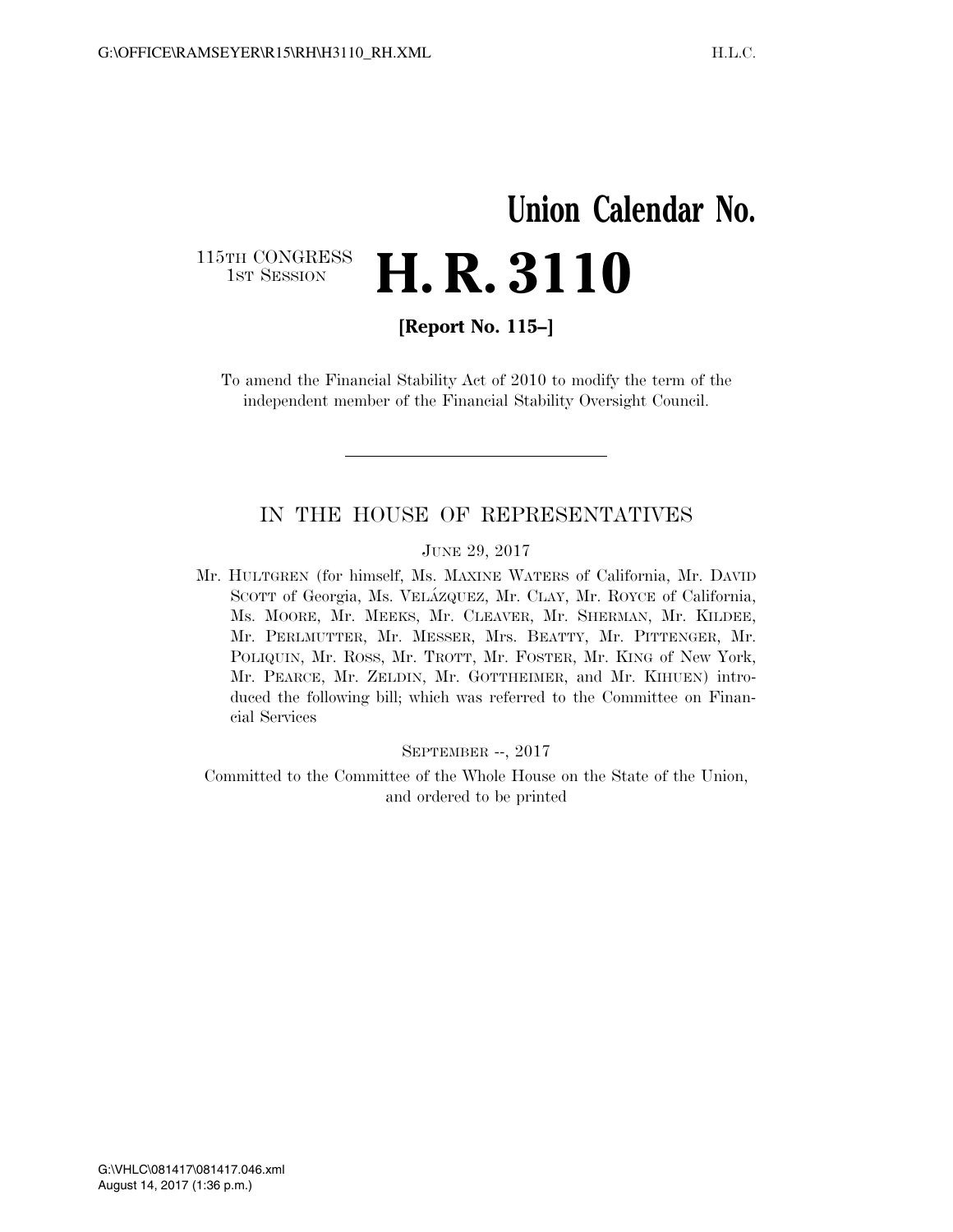# **A BILL**

To amend the Financial Stability Act of 2010 to modify the term of the independent member of the Financial Stability Oversight Council.